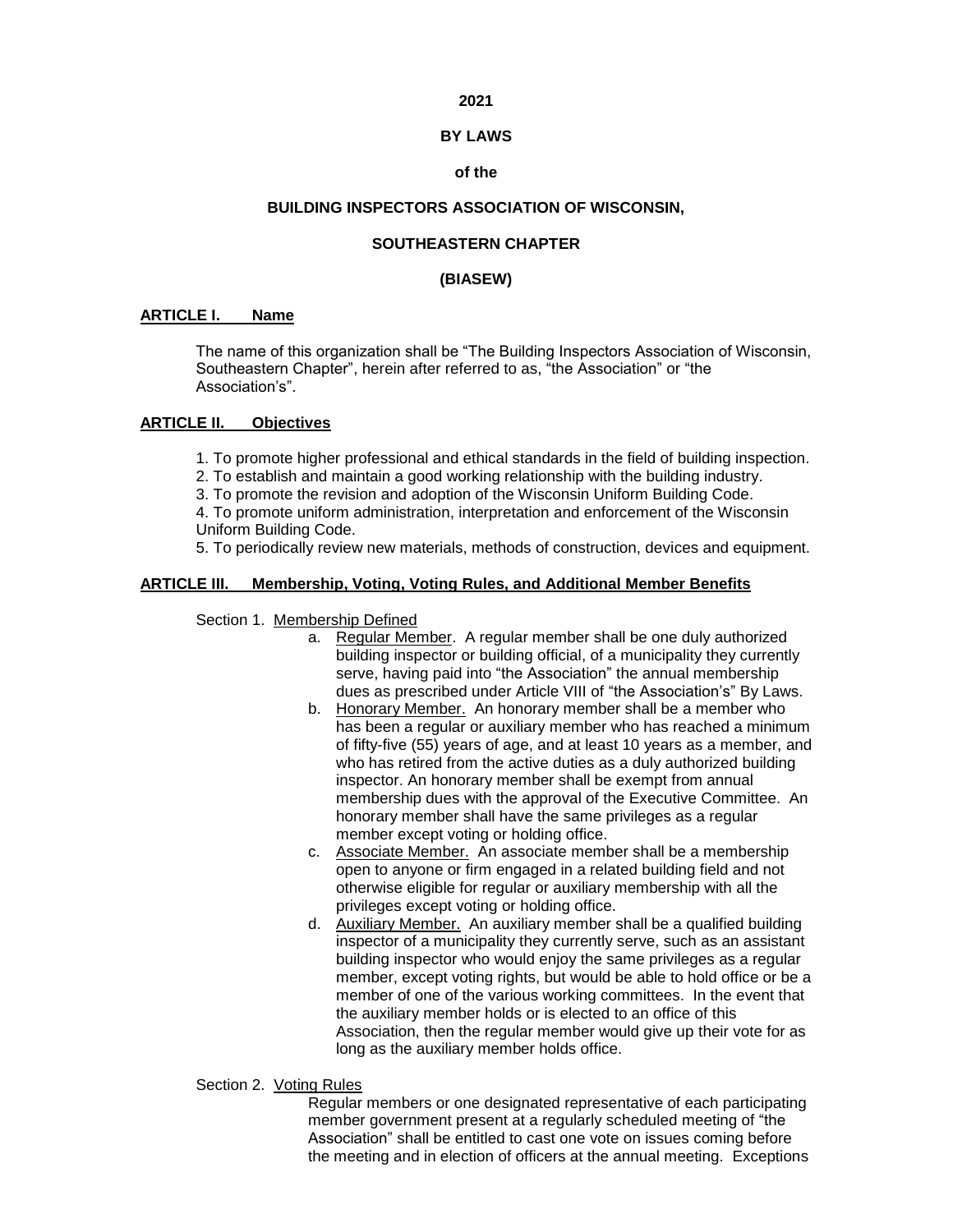to this rule shall be on all issues affecting amendments to the Uniform Building Code as outlined in Section 3 of this Article.

#### Section 3. Power of Voting

a. Any amendment to the Wisconsin Uniform Building Code shall be by a majority of 2/3 of the votes cast by regular members present. Amendments to the Wisconsin Uniform Building Code shall become effective upon approval by the voting members of the Wisconsin Building Inspectors Association. Rejection of an amendment to the Wisconsin Uniform Building Code shall not prevent the question from being presented at any future regularly scheduled meeting for a rehearing and vote, except that any amendment of identical intent (as determined by the Executive Committee) and having been rejected twice in any one year period shall not be resubmitted for a period of one year from the date of the second rejection. The criteria shall be intent, and not necessarily phraseology of the amendment so resubmitted. b. The President may use electronic or other similar means of communication to poll the executive board and legislative committee members on behalf of the membership, on State or Federal legislative issues that, in his/her opinion, require immediate action on behalf of "the Association" due to recently expedited scheduling of legislative proposals. Electronic polling may be taken on such matters by the President when in his/her opinion compliance with the timetables and provisions of sections 2. of this Article, and Article IV section 3, and Article VI sections 2, 3, and 6, cannot in all practicality be achieved.

#### Section 4. Additional Member Benefits

a. All members shall be eligible for attendance at all meetings, field trips, onsite training events, and other special meetings or events as are offered by "the Association" to all Association members.

b. All members shall be eligible for reimbursement for attendance at League Institutes, conferences, and other authorized activities with prior approval by a majority vote of the General membership. Criteria for eligibility for reimbursement shall be current membership and attendance at a minimum of 3 general meetings of "the Association". General meetings are Association meetings in the months of: January, February, March, June, July, & September. Attendance at regular meetings within the 12 months preceding the date of the event shall also apply for eligibility.

c. The November training event is exempt from the meeting attendance provisions of para b. of this Section.

## **ARTICLE IV. Officers**

#### Section 1. Personnel

The officers of "the Association" shall be President, Vice President, Secretary, Treasurer and five Trustees. These officers shall constitute the Executive Committee. Regular or auxiliary members shall fill the offices of President, Vice President, Secretary, Treasurer and Trustee. The terms of the President, Vice President, Secretary, and Treasurer shall be for one year, and the terms of the Trustees shall be for two years, except one Trustee shall be the most immediate Past President who shall serve as Trustee for a one-year term only. Thereafter, the two Trustees who have served two years shall be replaced at each annual meeting election.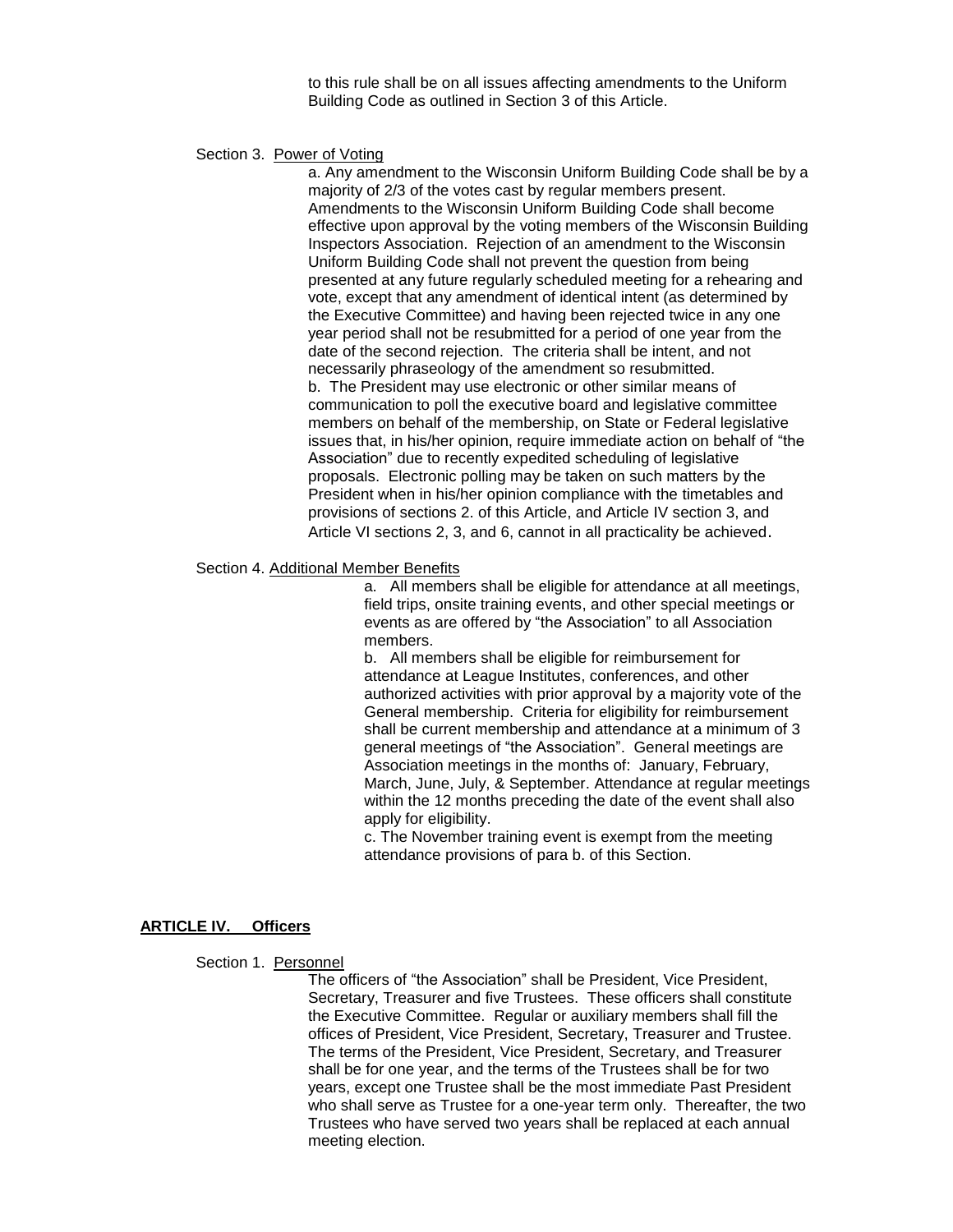#### Section 2. Nominations.

A nomination for each elective office shall be made by the nominating committee. Nominations may be made from the floor at the business session of the annual meeting.

### Section 3. Duties.

The officers of "the Association" shall exercise those functions normally assigned to such officers for the duration of their term. The President shall preside at meetings of the Executive Committee. The President shall be authorized to appoint special committees and assign duties with the approval of a majority of the other officers. The President may call meetings of the Executive Committee.

## Section 4. Vacancies.

Vacancies of any office shall be filled by the Executive Committee. If an Officer should retire or is dismissed by form of a lay-off, the member shall be permitted to finish their current position term through the end of the calendar year with the approval of the Executive Committee.

## Section 5. Bonding.

A surety bond in the minimum amount of "the Association's" assets shall be furnished for the offices of Secretary, Treasurer, Vice President and President.

## **ARTICLE V. Committees**

All Committees of "the Association" shall be appointed by the President to serve until the next annual election, and each Committee shall have a chairperson appointed by the President. The Committees and their duties shall be as herein designated, but not limited to the following:

#### Section 1. Executive Committee (All Officers and Trustees)

- a. Direct "the Association" as needed and as outlined within the By Laws.
- b. Perform tasks as requested by the President.
- c. The Executive Committee shall have the authority to disburse funds of the treasury of "the Association" not to exceed \$250.00 per item or event. Any amount in excess of \$250.00 shall require full membership approval at a regularly scheduled meeting.

## Section 2. Membership & Hospitality Committee (2 Members)

- a. Solicit new members.
- b. Invite prospective members or guests to meetings.
- c. Welcome new members and/or guests attending meetings and make them feel at home with conversation and introductions.

## Section 3. Publicity & Historical Committee (2 Members)

- a. Collect and preserve historical data.
- b. Promote "the Association" and Code.
- c. Arrange for news releases.
- d. Provide speakers from "the Association".
- e. Assemble and preserve State Building Inspectors Institute data.

### Section 4. Code Development Committee (5 Members and 3 Alternates)

- a. Keep Uniform Building Code records. (Anything of historical value to be kept by the Publicity & Historical Committee)
- b. Update the Uniform Building Code.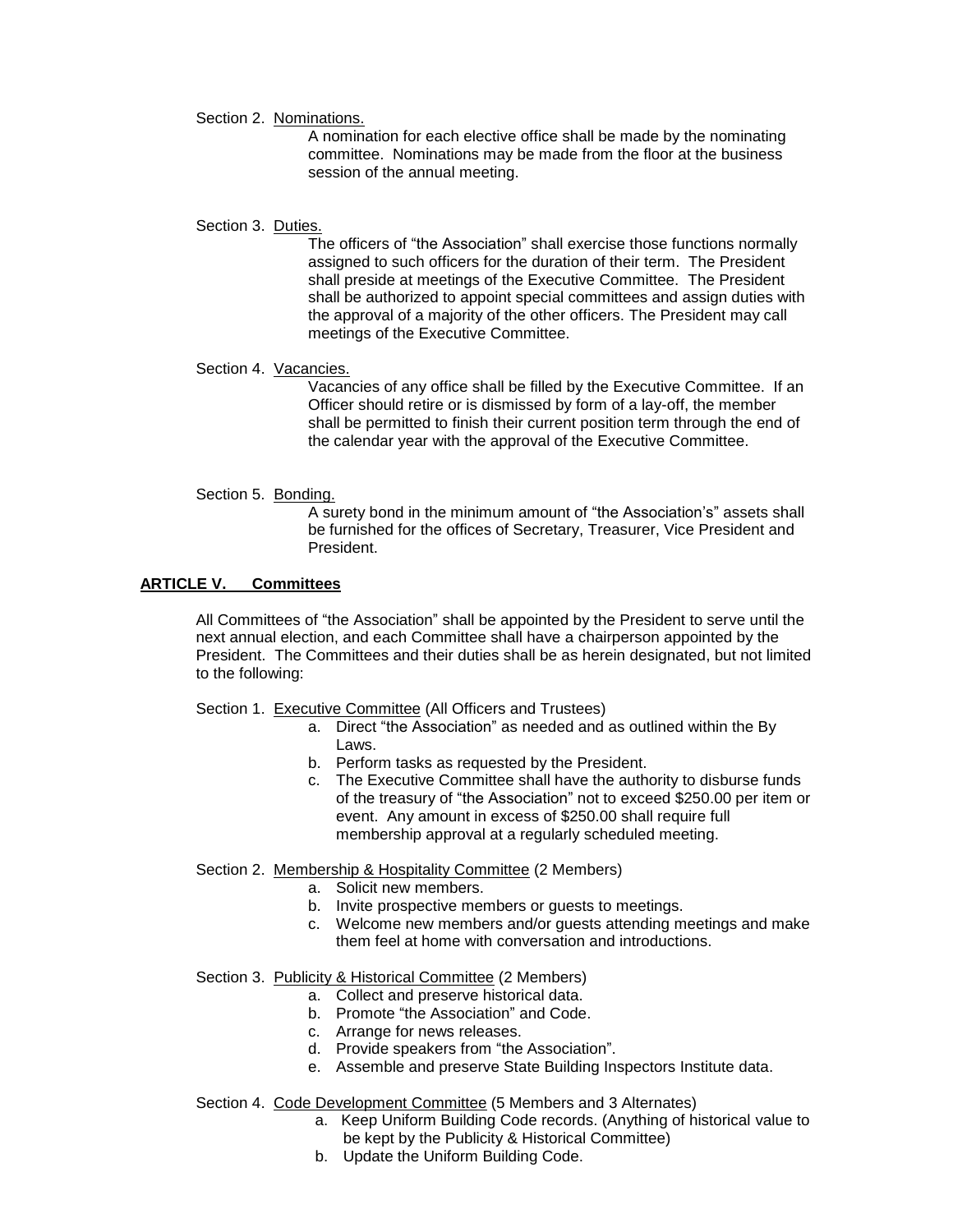- c. Report to "the Association" on needed adjustments to Code.
- d. Study and report on interpretations of Code provisions.
- e. Receive and evaluate new products.
- f. Recommend and coordinate changes to WAFRP Guidelines and the NARI Committee on Chapter VII as needed.
- g. Assist the State representative with review and recommendations to the Upper Great Plains Code Development Sub Committee (ICC Region 3) on ICC Code change issues.
- Section 5. Legislative Committee (2 Members)
	- a. Report on Federal, State, County and Local legislation which may affect "the Association".
- Section 6. Information and Training Committee (8 Members, inc. Vice President, Treasurer)
	- a. Arrange for speakers at Association meetings, seminars and training sessions.
	- b. Disseminate information on training or schooling opportunities.
	- c. Arrange for Association's special events with Executive Committee and membership approval.
- Section 7. By Laws Committee (2 Members)
	- a. Recommend changes to the By Laws when required.
	- b. Make changes to the By Laws as directed by "the Association".
- Section 8. Auditing Committee (3 Members plus Treasurer)
	- a. Annually examine the books and records of the Treasurer at the end of his/her term.
	- b. Report at the annual meeting after the expiration of each term of the Treasurer.
	- c. Shall cause an external audit to be conducted when the calendar year ends with a zero (0) or a five (5), or more often as needed.
- Section 9. Sunshine Committee (1 Member)
	- a. Send appropriate acknowledgment to members or members spouses as directed by the President or the membership.

## Section 10. Nominating Committee (3 Past Presidents)

- a. Review prospective candidates for each elective office.
- b. Offer nominations for each elective office at the annual meeting.
- c. Preside over the election process at the annual meeting.
- d. Determine a qualified member as the "Inspector of the Year".
- e. Determine a qualified member as the State representative to the Wisconsin Building Inspector Association.

## Section 11. Technology Committee (3 Members)

- a. Shall conduct oversight of "the Association" Web Site contractor.
- b. Update/maintain Web Site content through contractor as needed.
- c. Keep Web Site and ISP records.
- d. Report to "the Association" on needed upgrades and changes to ISP, Web site, or Web site contractor.

## Section 12. Scholarship Committee (3 Members)

- a. Review and recommend scholarship policies and procedures.
- b. Review and recommend amounts for scholarships to "the Association".
- c. Review and recommend scholarship opportunities.
- d. Establish an application process for students applying for scholarships.
- e. Present or mail awarded scholarships to association approved students after all criteria have been met.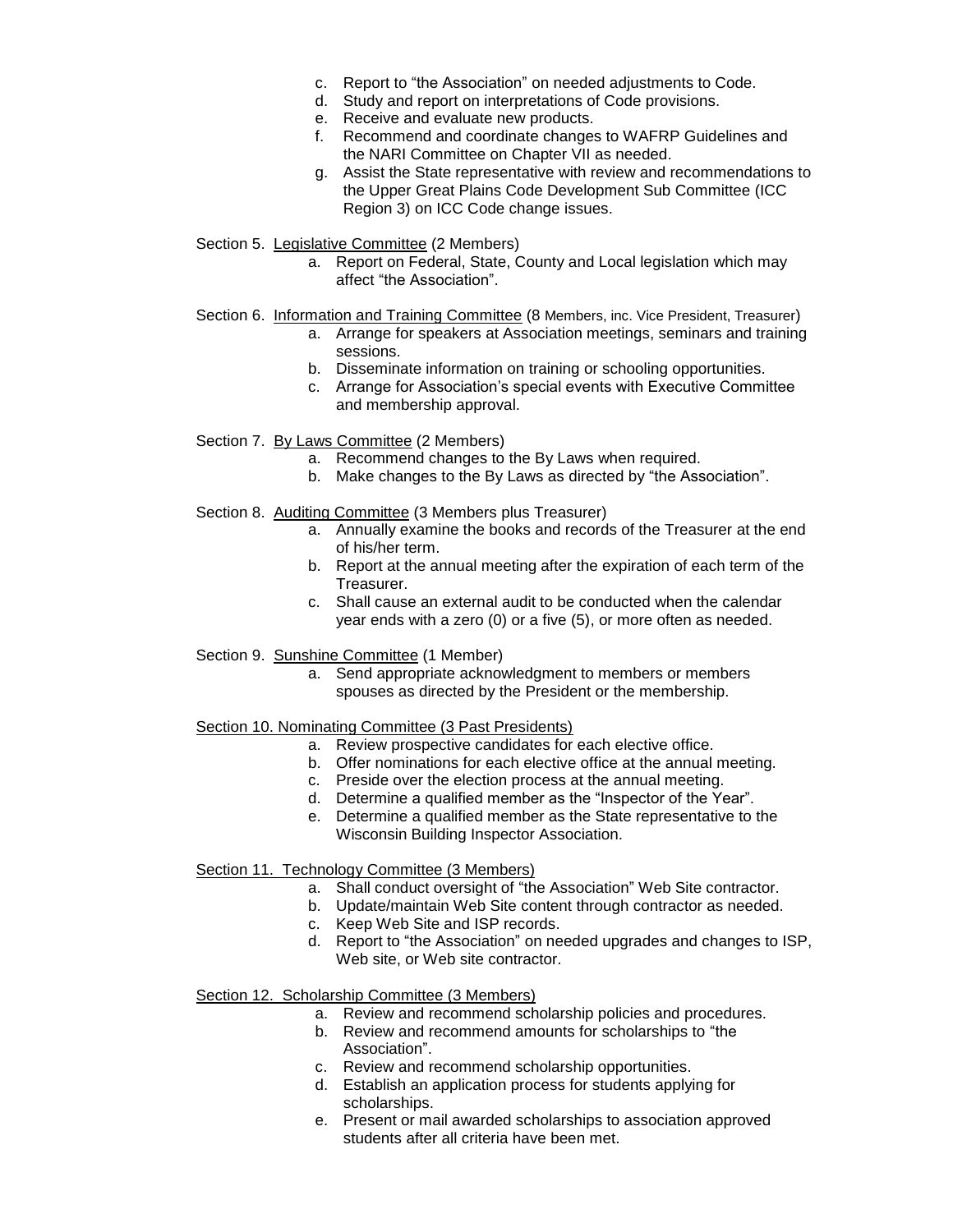f. Evaluate prospective recipients and their applications for a scholarship and make recommendations to "the Association".

## **ARTICLE VI. Meeting**

- Section 1. Annual. The annual meeting of "the Association" shall be held on the second Wednesday of January and at such place as the officers shall determine.
- Section 2. General Meetings. General meetings shall be held monthly or at intervals as determined by the Executive Committee with prior notice of at least 7 days to the Membership.
- Section 3. Procedure at Meeting. Unless otherwise provided for, Robert's Rules of Order shall govern all meetings of "the Association".
- Section 4. Cancellation of Meeting. In the event of an emergency, the President, after consulting with the Vice President and the host city, may cancel a meeting. Notification of the cancellation of the meeting shall be done via email and/or by local media stations on or before the day of the meeting.
- Section 5. Guests. Guests may attend any meeting of "the Association" or committees, with prior approval. Approval shall be obtained at least two days prior to the day of the meeting.
- Section 6. Quorum.
	- a. A quorum shall be required to conduct business of "the Association".
	- b. An Executive Committee quorum shall consist when a minimum of 2 Officers and 3 Trustees are present. In the absence of a quorum, past presidents in order of succession may be considered Trustees protem, after a vote of those Executive Committee members present.
	- c. A General Membership meeting quorum shall consist when 9 regular members are present.

## **ARTICLE VII. Amendments**

- Section 1. Proposals for Amendments to the By Laws. Proposals to amend these By Laws shall be submitted to the officers of "the Association" in writing prior to the time of the annual meeting.
- Section 2. Adoption. These By Laws may be amended at the annual meeting of "the Association" by a 2/3 vote of all regular members present and in conformance with Section 1.
- Section 3. Recommendations for Amendments to the Wisconsin Uniform Building Code. Recommendations to amend the approved Wisconsin Uniform Building Code may be made at any general meeting and shall be governed by regulations as set forth by Article III, Section 3, and herein titled "Power of Voting".
- **ARTICLE VIII. Dues** Annual dues shall be as follows:

Regular Member \$50.00 annually Auxiliary Member \$40.00 annually Associate Member \$50.00 annually Honorary Member \$00.00 annually

All dues shall be paid in advance of receiving annual membership. New members shall pay dues for the balance of the year, pro-rated on the basis of a 12-month year. To remain a member, all dues must be paid by April 1<sup>st</sup> of each year.